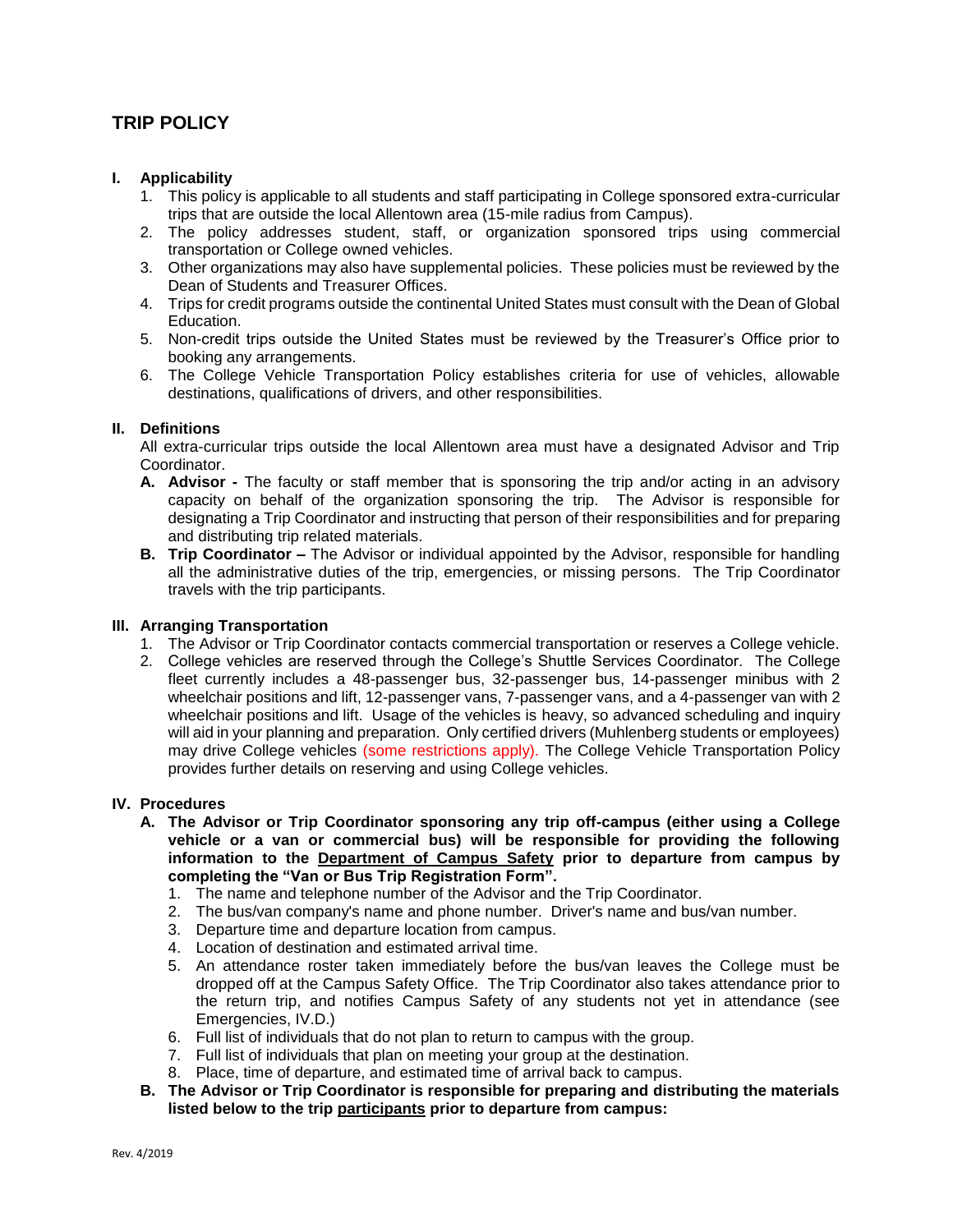- 1. A statement of the participant's responsibility during the trip, for recording on the sign up sheet plans not to return with the group, or for notifying the Department of Campus Safety immediately if they miss the bus/van for the return trip.
- 2. A travel schedule and notification that the bus/van will leave promptly for the return trip.
- 3. A commercial bus schedule for the tardy, city maps, the College Campus Safety telephone number, and other materials designed to facilitate the individual's travel.
- 4. Tickets, if necessary.
- **C. Participants must travel with the group unless they notify the Advisor** *in writing in advance* **of the trip of their plans to travel independently and that arrangement is acceptable. All participants,** *without exception,* **must check in with the Trip Coordinator at the point of departure for the trip and at the time of the return trip.** 
	- 1. Independent travel is not allowed without a written release from the Advisor. Students who travel independently must check in with the Trip Coordinator at the point of arrival, and meet other conditions specified by the Trip Coordinator.
	- 2. Under all circumstances, if a student is driving his/her own vehicle, their personal auto insurance will provide primary liability coverage for the student, even if they are driving to or from a College-related trip. The College's liability insurance will respond on behalf of Muhlenberg College, should the college be named in a suit. The student has no coverage under Muhlenberg's policy while operating their own vehicle. Physical damage to the student's vehicle will be covered exclusively by their personal auto insurance. If the College is named in a lawsuit involving one or more students, College insurance coverage will protect the College. In short, the College is protected when a student uses their private vehicle to transport others on College sponsored activities. Every student is required to complete *"Student Driver Responsibility Acknowledgment Form"* before using their own vehicle. Passengers in private vehicles need to complete *"Passenger Independent Travel Informed Consent Form"*. The forms can be obtained by visiting: <https://www.muhlenberg.edu/offices/deanst/services/trippolicyrequirements/>

# **D. Emergencies**

- 1. If the bus/van breaks down in route to the trip destination, the Advisor or Trip Coordinator should:
	- (a) Contact Campus Safety at (484) 664-3112
	- (b) Give Campus Safety the approximate location and what steps the bus company is taking to remedy the situation.
	- (c) Update Campus Safety at 1 hour intervals regarding the status, if possible.
- 2. If the bus/van has an accident the Advisor or Trip Coordinator should:
	- (a) Contact Campus Safety immediately.
		- (b) Provide the approximate location of the accident as well as the seriousness of the accident.
	- (c) Update Campus Safety at 1/2 hour intervals regarding the accident if possible.
- 3. Medical Emergencies
	- (a) Call 911 for emergency health services should a student become ill or injured on the bus/van or at the destination.
	- (b) The Trip Coordinator will appoint a designee to accompany the ill/injured person to the health care facility.
	- (c) Upon arrival at the health care facility, the designee will contact the Department of Campus Safety at (484) 664-3112. They will advise the dispatcher of what happened and give the dispatcher a phone number at which they can be reached.
	- (d) The designee will stay at the health care facility until the student is released or they are advised by the Dean of Students, or designee, regarding other actions to take.
- 4. Missing Persons
	- (a) Participants must understand that they need to report to the assigned location for departure. Failing to report or contact the Advisor or Trip Coordinator will delay the departure no longer than 15 minutes; beyond the 15 minutes, the trip will depart.